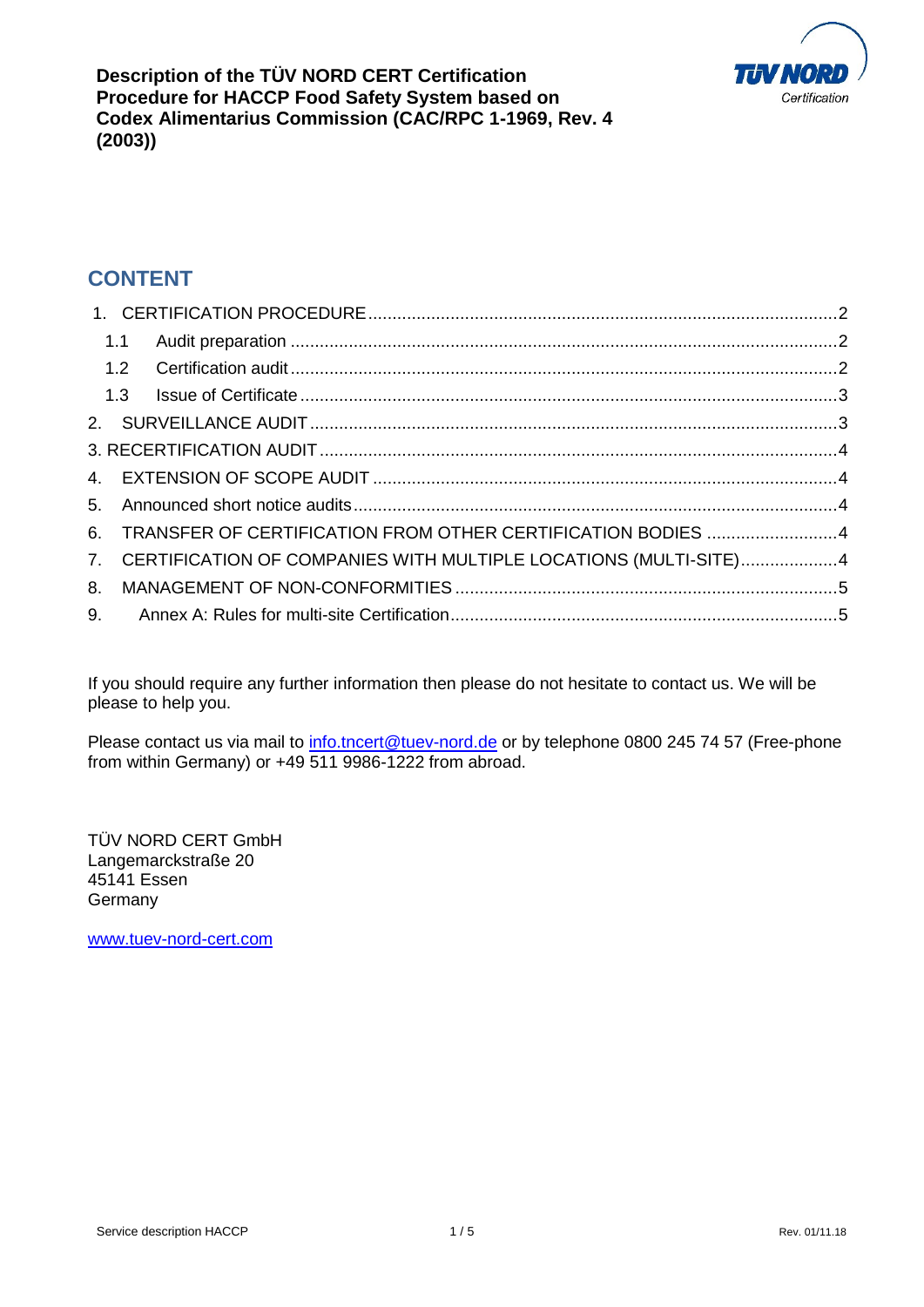The certification of TÜV NORD CERT Certification Scheme - HACCP Food Safety System Certification based on Codex Alimentarius Commission (CAC/RPC 1-1969, Rev. 4 (2003)) (following called HACCP Standard) respectively, consists of the offer and contract phase, the audit preparation, performance of the Certification Audit, issue of certificate and surveillance/recertification.

The auditors are selected by the Head of the Certification Body of TÜV NORD CERT GmbH in accordance with their approvals for the particular sector and their qualification.

# <span id="page-1-0"></span>**1. CERTIFICATION PROCEDURE**

#### <span id="page-1-1"></span>**1.1 Audit preparation**

Audit preparation serves to determine the certifiability of the client. This audit preparation can take the form of a preliminary audit. The preliminary audit consists of the following two stages:

- Review of the documents submitted by the client (Manual/handbook, possibly procedural and/or HACCP concept)
- Performance of a preliminary audit at the client's site

The purpose of the preliminary audit is to uncover weaknesses in the documents and in the implementation of the system (in relation to the scope of the HACCP Standard). The findings of the preliminary audit are explained to the client or, upon request, documented in a report. The scope of the preliminary audit is laid down in cooperation with the client.

### <span id="page-1-2"></span>**1.2 Certification audit**

In order that the certification audit can be prepared and planned, the company shall provide at least the following documents:

- Company organisation chart or other documents which show the organisational structure.
- HACCP analysis, however at the least the structure of the HACCP analysis and the defined CCPs
- Overview of the documents or a table of contents of the manual/handbook, documented procedures, work instructions.

If considered necessary, the auditor can request further documents.

The detailed document review can be performed before the certification audit. However, any deviations or nonconformities will be included in the overall audit evaluation, i.e. any deviations and nonconformities that are identified must be counted as such in the certification audit; it is not possible to carry out corrections before the audit. After this, individual employees are questioned at their workstations and applicable documents, records, orders, standards, guidelines etc. are viewed.

The task of the company during the audit is to demonstrate the practical application of its documented procedures. For this purpose, all product groups and processes which are to be included in the scope of the certification must be in the course of production or running at the time of the audit. If this is not the case, it will be necessary to undertake an additional audit of these product groups/processes, which will involve additional time and therefore additional costs for the client. Following the end of the audit, the client is informed of the audit findings in a final meeting. The auditor can submit an estimate of the audit result, but cannot state the result in final form. The findings of the audit are documented in a report; the nonconformities are documented in an action plan.

The audit can only cover one operating/production site.

The task of the auditors is to compare the practical application of the food safety system with the documented processes and to assess them in relation to fulfilment of the requirements of the HACCP Standard. This is achieved by means of questioning of the employees, examining the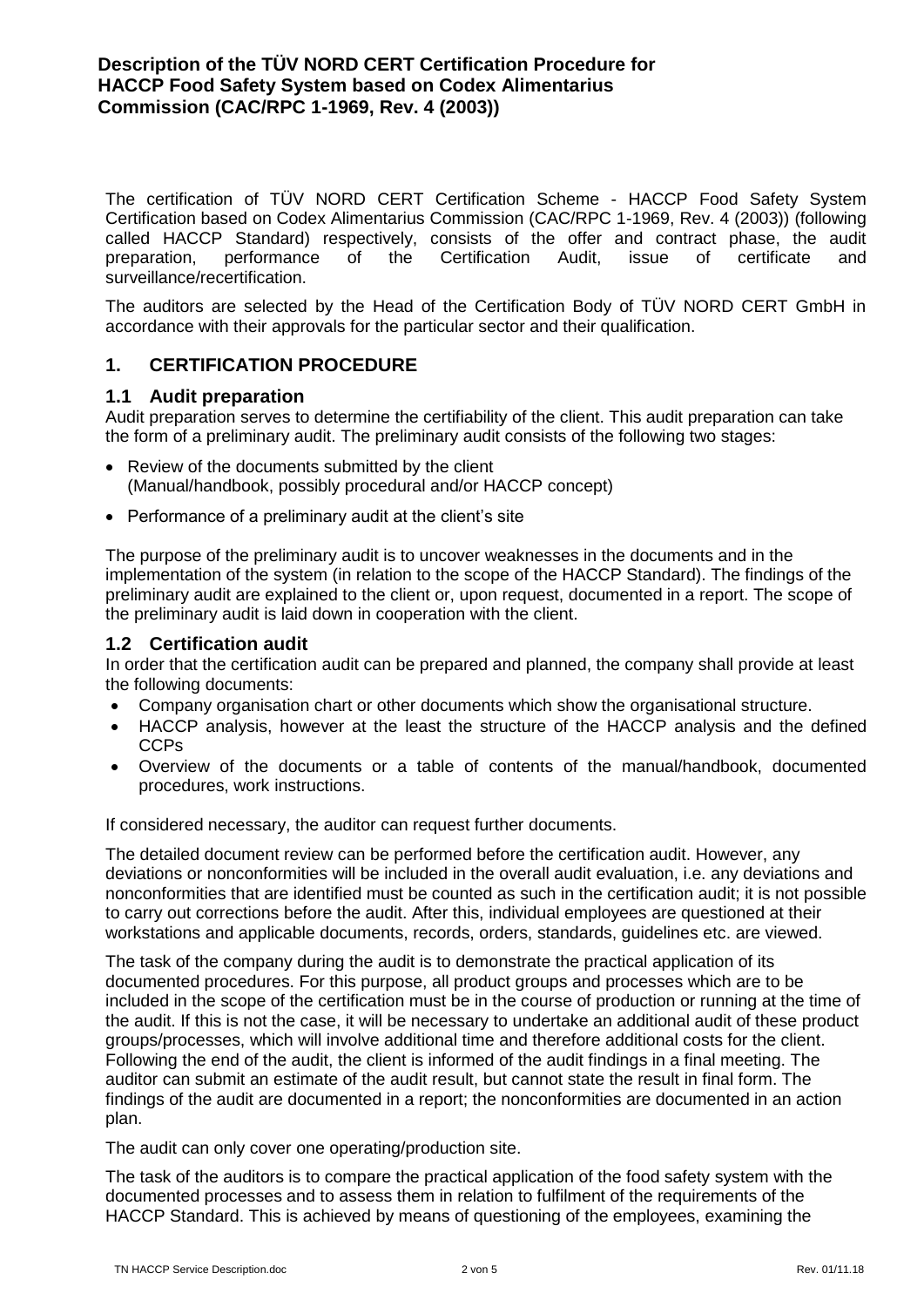relevant documents, records, orders and guidelines and also by visiting relevant areas of the organization

A final meeting takes place at the end of the on-site audit. At least those employees take part in the audit who have management functions within the organization and whose areas were included in the audit. The lead auditor reports on the individual elements and explains the positive and negative results. If nonconformities are established, the lead auditor can only recommend the organization for issue of the certificate after acceptance or verification of the corrective actions by the audit team, see Section 7 "Management of nonconformities".

The audit is documented in the audit report and is completed by means of further records (e.g. audit questionnaire and hand-written records)

### <span id="page-2-0"></span>**1.3 Issue of Certificate**

The certificate is issued when the certification procedure has been reviewed and released by the head of the certification body or his deputy or nominated representative. The person who reviews and releases the procedure may not have participated in the audit.

The certificate can only be issued when the nonconformities have been accepted or verified by the audit team.

The certificates are valid for 3 years.

# <span id="page-2-1"></span>**2. SURVEILLANCE AUDIT**

The company data are updated before the surveillance audit, in order to take any changes which have a significant influence on the area of activity or the operational methods of the client into consideration.

#### **First surveillance audit following the initial certification audit**

The **date of the first surveillance audit following the initial certification audit** is based on the PRD and may not be later than 12 months after the certification decision date. In case of exceeding the deadline **the suspension is carried out**.

#### **Following surveillance audits**

Surveillance audits must be conducted once per year during the period of validity of the certificate. Surveillance audits shall be performed prior to the due date / planning-relevant date. The planning based on the PRD ensures that the surveillance audits will be performed in time and once a year

 Each surveillance audit including review and acceptance and verification, if appropriate, of the measures for correction of nonconformities, drafting of the audit report and release by the certification body, must be completed at the latest 3 months after the planning-relevant date.

In case of nonconformities, the same procedure is followed as for the certification audit. The certificate will be withdrawn in case of critical nonconformities. Following the surveillance audit, the client receives a report.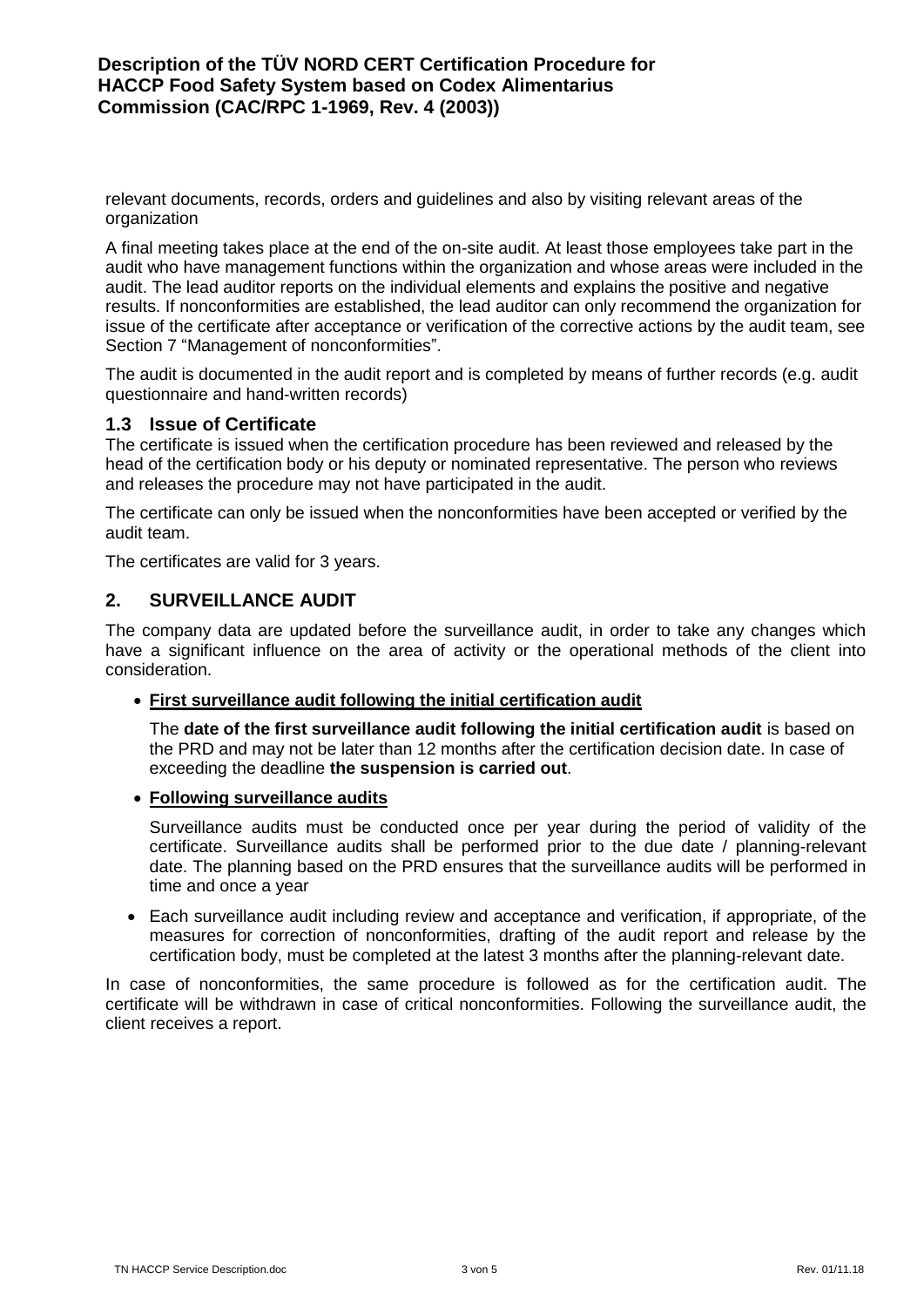# <span id="page-3-0"></span>**3. RECERTIFICATION AUDIT**

Recertification audits – including the review of corrective actions of identified nonconformities – have to be completed prior to the expiry of the certificate. The recertification shall consider a continuous certification.

In the recertification audit, a review of the documentation of the food safety system of the organization takes place and an on-site audit is conducted, whereby the results of the previous surveillance programme(s) over the period of the certification are to be taken into consideration. All requirements of the standard are audited.

Changes to the food safety system must be submitted in advance by the client in writing along with the corresponding documents.

The audit methods used in the recertification audit correspond to those used in a certification audit.

# <span id="page-3-1"></span>**4. EXTENSION OF SCOPE AUDIT**

If it is intended to extend the scope of an existing certificate, this can be implemented by means of an extension audit. An extension audit can be conducted within the framework of a surveillance audit, a recertification audit or at a time which is set independently.

The period of validity of a certificate does not change as a result. Exceptions must be justified in writing.

# <span id="page-3-2"></span>**5. ANNOUNCED SHORT NOTICE AUDITS**

If the client becomes aware that legal action could be taken with regard to the safety or legality of a product, he shall inform the certification body immediately. For its part, the certification body will instigate suitable steps in order to assess the situation and its impact on the certification, and will take appropriate action.

If the certification body gains knowledge of incidents which have an impact on the safety or legality of the product, the certification body is entitled to perform announced or unannounced audits at any time, and, following assessment of the situation and its effects, to withdraw the certificate(s).

In the case of a product recall, the client shall inform the certification body at the latest 3 working days after the recall occurs and will describe the details regarding the incident. For its part, the certification body will take suitable steps in order to assess the situation and its impact on the certification and will take appropriate action. The information regarding the product recall must be sent to the following email address:

[TNCert-Food-Recall@tuev-nord.de](mailto:TNCert-Food-Recall@tuev-nord.de)

# <span id="page-3-3"></span>**6. TRANSFER OF CERTIFICATION FROM OTHER CERTIFICATION BODIES**

A transfer of Certificates from other Certification Bodies is not possible. All requests for certification against TÜV NORD CERT Certification Scheme - HACCP Food Safety System Certification based on Codex Alimentarius Commission (CAC/RPC 1-1969, Rev. 4 (2003)) starts with an initial certification.

# <span id="page-3-4"></span>**7. CERTIFICATION OF COMPANIES WITH MULTIPLE LOCATIONS (MULTI-SITE)**

A Multisite-certification is only applicable within the categories A, B, E, F, and G for sites with more than 20 sites. The rules for certification of Multisite-certification are defined in Annex A.